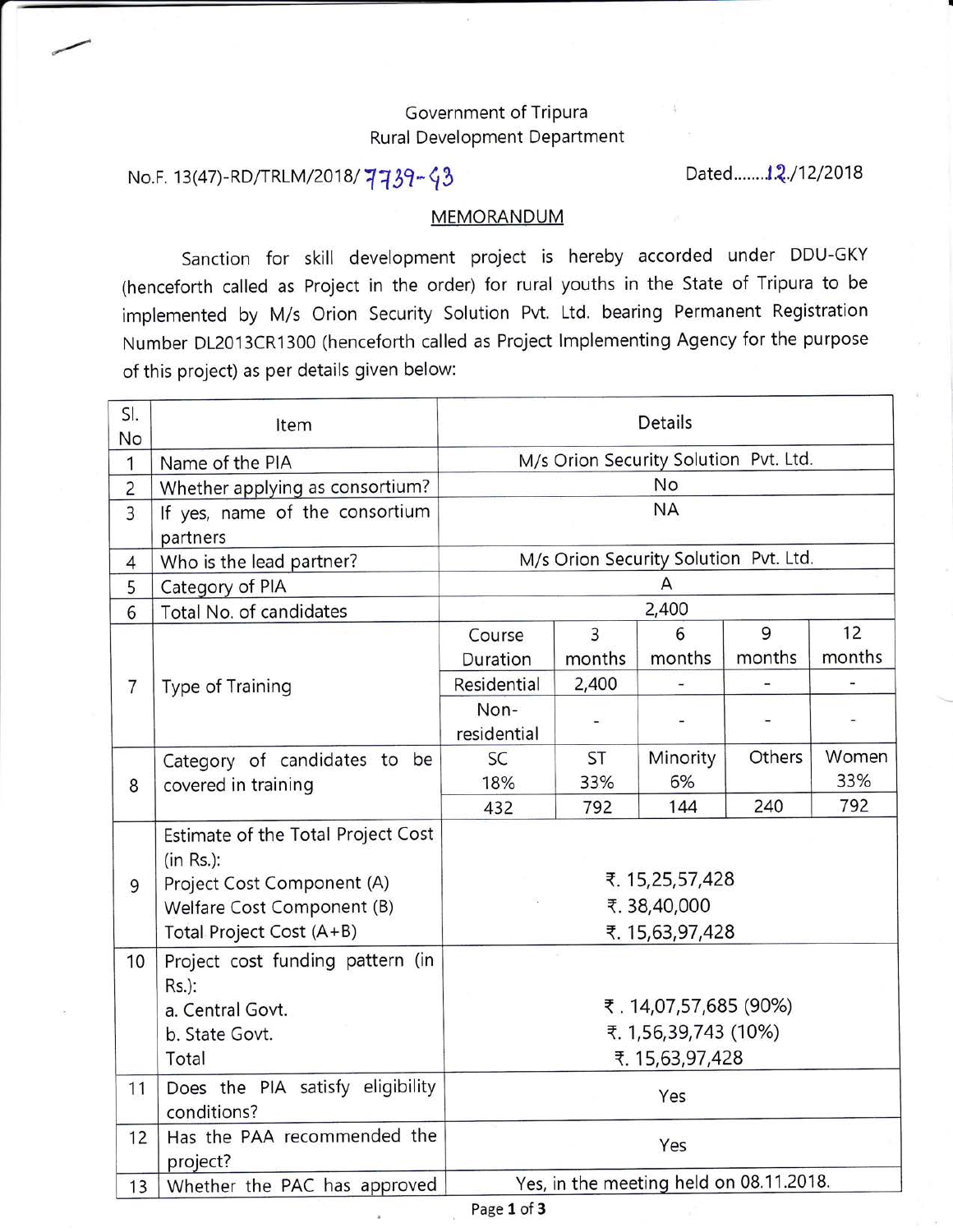|    | the project?                     |                                                               |
|----|----------------------------------|---------------------------------------------------------------|
| 14 | Districts to be covered          | West Tripura, North Tripura, South Tripura, Dhalai,<br>Gomati |
| 15 | <b>Training Center Locations</b> | West Tripura-2, Gomati- 1, North Tripura-1                    |
| 16 | Trades to be covered             | Unarmed Security Guard, House Keeping Attendant               |
| 17 | Duration of the project          | 3 years                                                       |
| 18 | <b>Third Party Certification</b> | <b>SSSDC &amp; T&amp;HSC</b>                                  |

2. Total fund i.e.  $\overline{\epsilon}$ . 15,63,97,428 which shall be released to the Project Implementing Agency in four installments in the ratio of 25:50:15:10 subject to provisions of DDU-GKY Guidelines, 2016.

3. The Project lmplementing Agency shall submit a Performance Guarantee from <sup>a</sup> Nationalized Bank for  $\bar{\tau}$ . 0.98 Crore (a minimum value of 6.25% of the total approved cost, as per notification No.50/2017 dt.13.09.2017 of the Rural Skills Division, MoRD) at the time of signing the MoU.

4. First installment of fund amounting to  $\overline{x}$ . 3,90,99,357 ( Rupees Three Crore Ninety Lakh Ninety Nine Thousand Three Hundred Fifty Seven only) comprising of Central Share of ₹. 3,51,89,421 (90%) and State Share of ₹. 39,09,936 (10%) shall be released to the Project lmplementing Agency after signing of MoU, and completion of any other pre-requisite formalities in pursuance of the DDU-GKY guidelines.

5. lt is certified that there is no utilization certificate due from the Project lmplementing Agency for the present project granted by the Sanctioning Authority.

6, The funds disbursed for the skill development project under DDU-GKY may be audited not only by Comptroller and Auditor General of lndia, but also by the lnternal Audit of the Principal Accounts functionary under Chief Controller of Accounts in the Ministry of Rural Development as per orders issued by Government of lndia from time to time or by any other suitable auditor as per order issued by the Government of lndia or the State Government.<br>Encloister and the state of the state of the state of the state of the state of the state of the state of the state of the state of the state of the state of the state of the state of the state of the state of

(Arupratan Sarma) Special Secretary to the Govt. of Tripura

## Copy to:

Enclo: Approved project proposal

- 1. The Principal Secretary, RD for kind information.
- 2. The Joint Secretary (Skills), Rural Skills Division, MoRD, DDU-GKY Office, NDCC Building- II,  $7<sup>th</sup>$  Floor New Delhi - 110001 for kind information.